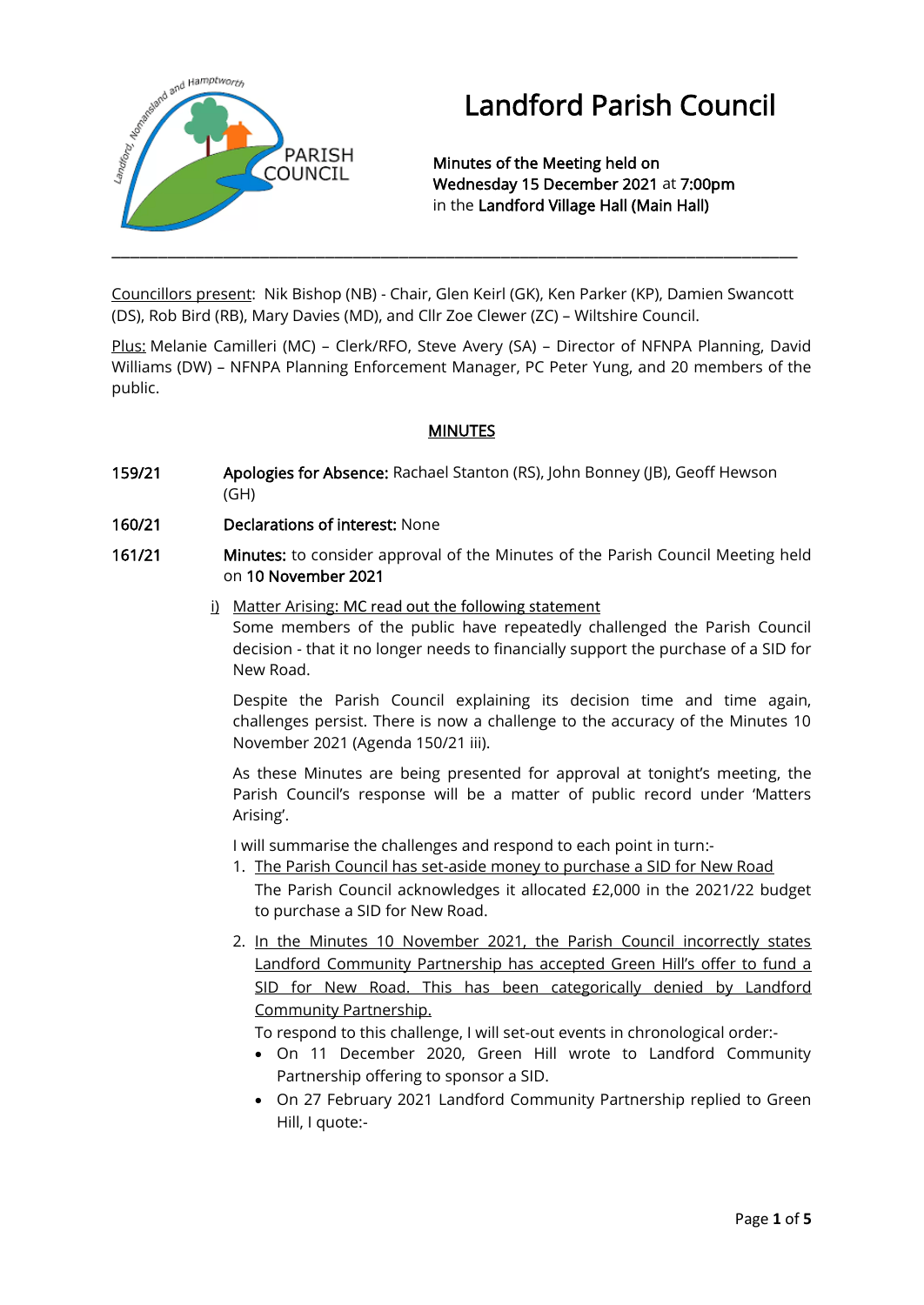"The Landford Community Partnership have discussed your kind offer of funding towards the cost of a Speed Indicator Device (SID) and would wish to accept it".

"Although we already have a shared SID in use at the North-West end of the village, there is a need towards the Green Hill end of New Road and entries to and from the New Forest".

"The Community Partnership's aim is to provide 2 posts that the SID can be moved between i.e. New Road, Forest Road"

"The cost of a SID provision is roughly £4,000"

- Green Hill replied to say they thought the cost would be £1-£2k, therefore the full amount would have to wait until the end of the year.
- This email exchange was brought to the Parish Council's attention on 08 November 2021. Its contents are material to what happened next.
- On 08 November 2021, Green Hill confirmed their offer to Landford Community Partnership still stood. Only at that point did the Parish Council share with Green Hill the quote for the SID. This was necessary to evidence the cost was £2000 and not £4,000.
- At the Parish Council meeting 10 November 2021, when the quote for the SID was presented to the Parish Council for approval, in light of the email exchange between Green Hill and Landford Community Partnership, the councillors determined funding from the Parish Council was no longer needed.
- Since that meeting, Landford Community Partnership and John Fairhurst have continually refuted Landford Community Partnership has ever accepted Green Hill's offer to fund a SID for New Road.

Given the Parish Council has sight of an email stating the contrary, the Parish Council has attempted to seek clarification from Landford Community Partnership as to whether:-

- a) they have changed their mind or
- b) one of their members acted without authority.

No response has been received.

## 3. The Parish Council had no right to share the SID quote with Green Hill

The Parish Council find it highly irregular Landford Community Partnership gave Green Hill a cost estimate of £4,000 to fund the New Road SID Project. Leaving Green Hill under the distinct impression that would be the amount they would have to source.

The Parish Council also find it highly irregular Landford Community Partnership were accepting a contribution from Green Hill for the New Road SID Project at all. The intended source of funding was always Wiltshire Council and Landford Parish Council.

In accordance with its adopted Financial Regulations, the Parish Council has a duty to take all necessary steps to detect and prevent potential fraud.

As Green Hill continue to believe they are funding the SID for New Road, it is for Landford Community Partnership to clarify their position with Green Hill directly. Until such time, the Parish Council can not consider making a financial commitment for an asset which appears to have secured funding from elsewhere.

4. The Parish Council has accepted money from Green Hill for the purchase of the SID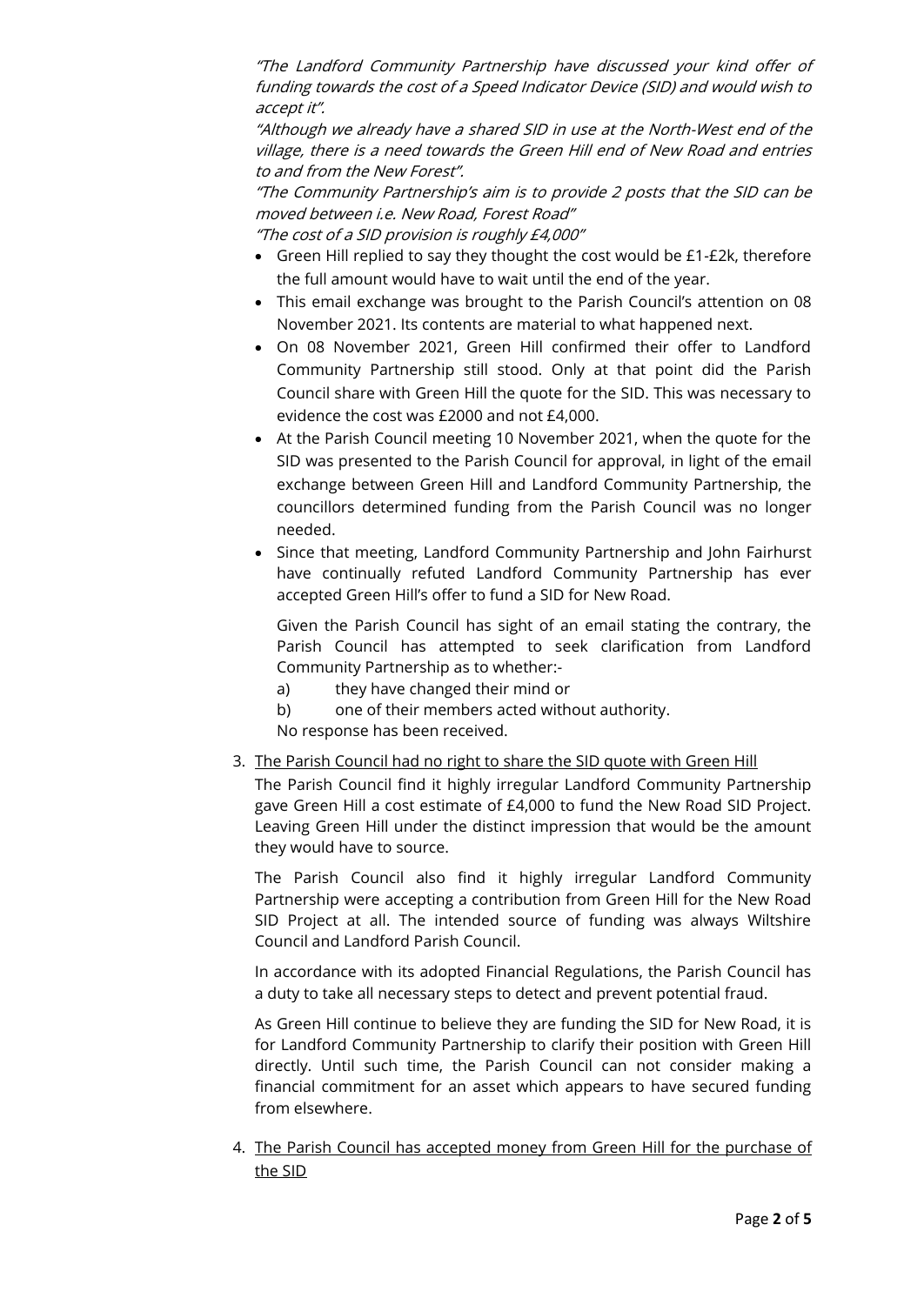On every occasion Green Hill has offered a donation to Landford Parish Council, its councillors have unanimously refused. This is a matter of public record by way of the published Minutes.

## Summary by Landford Parish Council

The Parish Council is satisfied there is no merit to these challenges and will no longer revisit matters which have been fully explained.

Amongst these challenges, serious allegations persist against the Chair, the Clerk, and the integrity of the Parish Council as a whole. The Parish Council wish to emphatically state it will not engage with vexatious complaints aimed to discredit its Members and Employees.

- i) The Minutes were then considered, and unanimously approved and adopted without change.
- 162/21 PC Peter Yung: dropped in to introduce himself. He'll be covering the Landford region for the next 18 months and will attend as many PC meetings as he can. He works closely with Parish Councils and three PCSOs. The PCSO for Landford is John Taylor. PC Yung's contact details will appear in the Parish Magazine.

## 163/21 Councillor Zoe Clewer (Wiltshire Council) delivered the following report:-

- 1. Firstly, I have met with PC Pete Jung and other officers re ASB, increased catapults activity, rural crime, increased resourcing coming on stream, CSW and various other matters.
- 2. Southern Area Board took place last week and notes of that meeting are on my FB page and local FB groups.
- 3. I've also been helping residents with enquiries and been in touch with the Parish Council about the difficulty of arranging this meeting with the guidance changing so fast.
- 4. I have been liaising with officers at WC and NFNPA on various matters such as Tree Preservation Orders – and quite a few matters to do with Green Hill Farm planning application and before that, the Screening application for EIA which Officers may elaborate on this evening.
- 5. I am advised by Officers that further comments on GHF planning application can still be submitted by email [dev.control@newforestnpa.gov.uk](mailto:dev.control@newforestnpa.gov.uk) to or by post to New Forest NPA Planning Department even though the statutory consultation period has ended on the New Forest planning portal.

Any comments will be received and uploaded to the portal accordingly, if received prior to determination. I will forward those details to the Clerk.

It is likely to be a little while before this application comes before the planning committee because it is both a 'major' application – allowing 13 weeks rather than 8 for determination, it is complex in its own right and of significant local interest.

One of the complicating factors is that it is not just the NFNPA Local Plan policies that govern what can happen on this site, though officers will be considering all those policies carefully in relation to the applications.

The Certificates of lawful use/development are also to be considered and come under the Permitted Development regulations and Camping and Caravan Sites Control of Development Act. These also feed into the process.

The latter laws are national Government matters and have been in the National media including BBC Country File on 30<sup>th</sup> May 2021.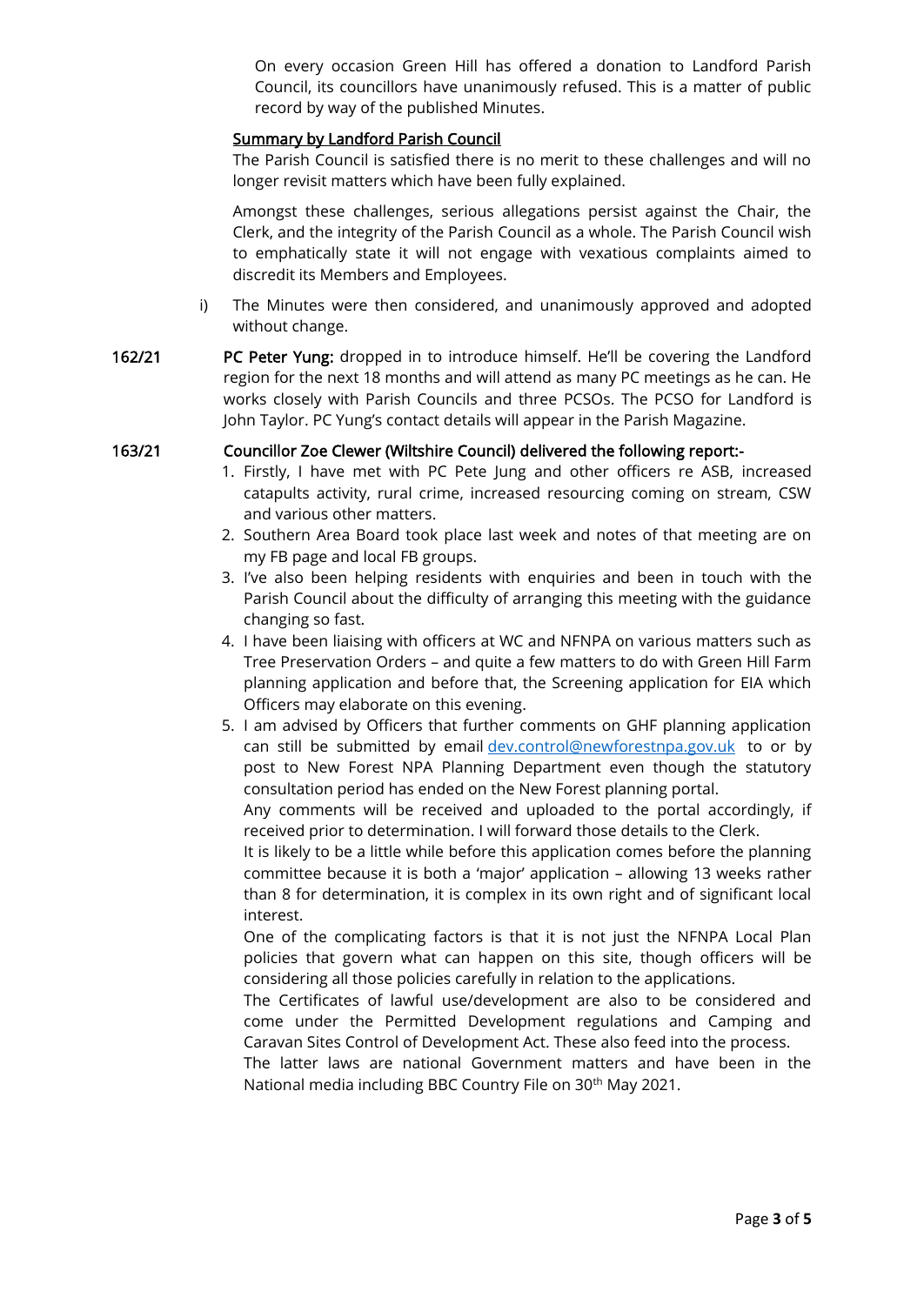Enquiries about these laws of the land need to be addressed to John Glen MP [john.glen.mp@parliament.uk](mailto:john.glen.mp@parliament.uk) and the Cabinet Minister for Levelling up, Housing and Communities Michael Gove. Contact the Member in relation to their departmental work.

Department for Levelling Up, Housing & Communities 2 Marsham Street London SW1P 4DF Phone: [030 3444 0000](tel:030%203444%200000) Email: [correspondence@communities.gov.uk](mailto:correspondence@communities.gov.uk)

- 6. Also in the New Forest, I contacted Cllr Edward Heron who is hoping to progress Average Speed Cameras to reduce speed and animal injuries and deaths on Roger Penny Way, to offer any support we can from WC side. On the same lines, I have some literature on New Forest Code, including two sorts of weatherproof signage which given to PC Clerk for distribution and display locally as they see fit.
- 7. Lastly, a potential national litter pick date has come to my attention 'One Big Clean Up', COVID permitting, on Saturday 29th January.

May I take this opportunity to wish you all as Merry a Christmas as possible and good health and wellbeing in 2022.

Thank you very much for your Christmas cards. We have made a donation to charity in lieu of sending cards.

Have a good break one and all!

## 164/21 Finances

i) The Cash Flow Report and payments were unanimously approved

### Unity Trust Bank 08 December 2021: £51,211.63 Nationwide Business 95-day Saver 15 December 2021: £22,000.00 **Payments**

| Payee                 | <b>Detail</b>                                                               | Amount £ (incl vat) | Method      |
|-----------------------|-----------------------------------------------------------------------------|---------------------|-------------|
| Pennon Water Services | <b>Water for Pavillion</b>                                                  | 2.50                | DD          |
| ICO                   | Annual Subscription renewal                                                 | 35.00               | DD          |
| Suez                  | <b>Bins NML Rec Grd</b>                                                     | 65.42               | DD          |
| M Camilleri           | Monthly gross salary                                                        | 2009.25             | S/O         |
| 1&1                   | Email storage                                                               | 6.00                | DD          |
| Julie King            | Landford Rec Toilets - cleaning                                             | 622.17              | <b>BACS</b> |
| <b>NDS Business</b>   | Chimney Removal NML Reading Room                                            | 320.00              | <b>BACS</b> |
| Mr Maddy              | Wreath Remembrance Day                                                      | 18.00               | 858         |
| Ideverde              | Bins Landford Rec Grd & NML Rec Grd                                         | 123.75              | <b>BACS</b> |
| Community Heartbeat   | Annual Support (yr 7)                                                       | 151.20              | <b>BACS</b> |
| Chris Penny           | Hedge Cutting Landford Rec                                                  | 150.00              | <b>BACS</b> |
| Vitaplay              | Rhyno Mulch Path NML Field                                                  | 2870.40             | <b>BACS</b> |
| <b>Garth Everett</b>  | Grass cutting/bus shelter Hamptworth & Paint<br>phone box and letterbox NML | 355.00              | <b>BACS</b> |
| Craig Morris          | Mole Man NML Rec Grd                                                        | 35.00               | <b>BACS</b> |
| <b>SSE</b>            | <b>Electricity NML RR</b>                                                   | 51.01               | <b>BACS</b> |
| <b>Geoff Hewson</b>   | NML RR materials for repairs                                                | 170.28              | <b>BACS</b> |
| M Camilleri           | Expenses & Employer NI Conts month 07 and 08                                | 374.82              | <b>BACS</b> |
|                       | Total debit l                                                               | £7,359.80           |             |

#### **Receipts**

| Payee            | Detail         | Amount E | Method      |
|------------------|----------------|----------|-------------|
| Member of public | Hire of NML RR | 24.00    | <b>BACS</b> |
| Member of public | Hire of NML RR | 8.00     | <b>BACS</b> |